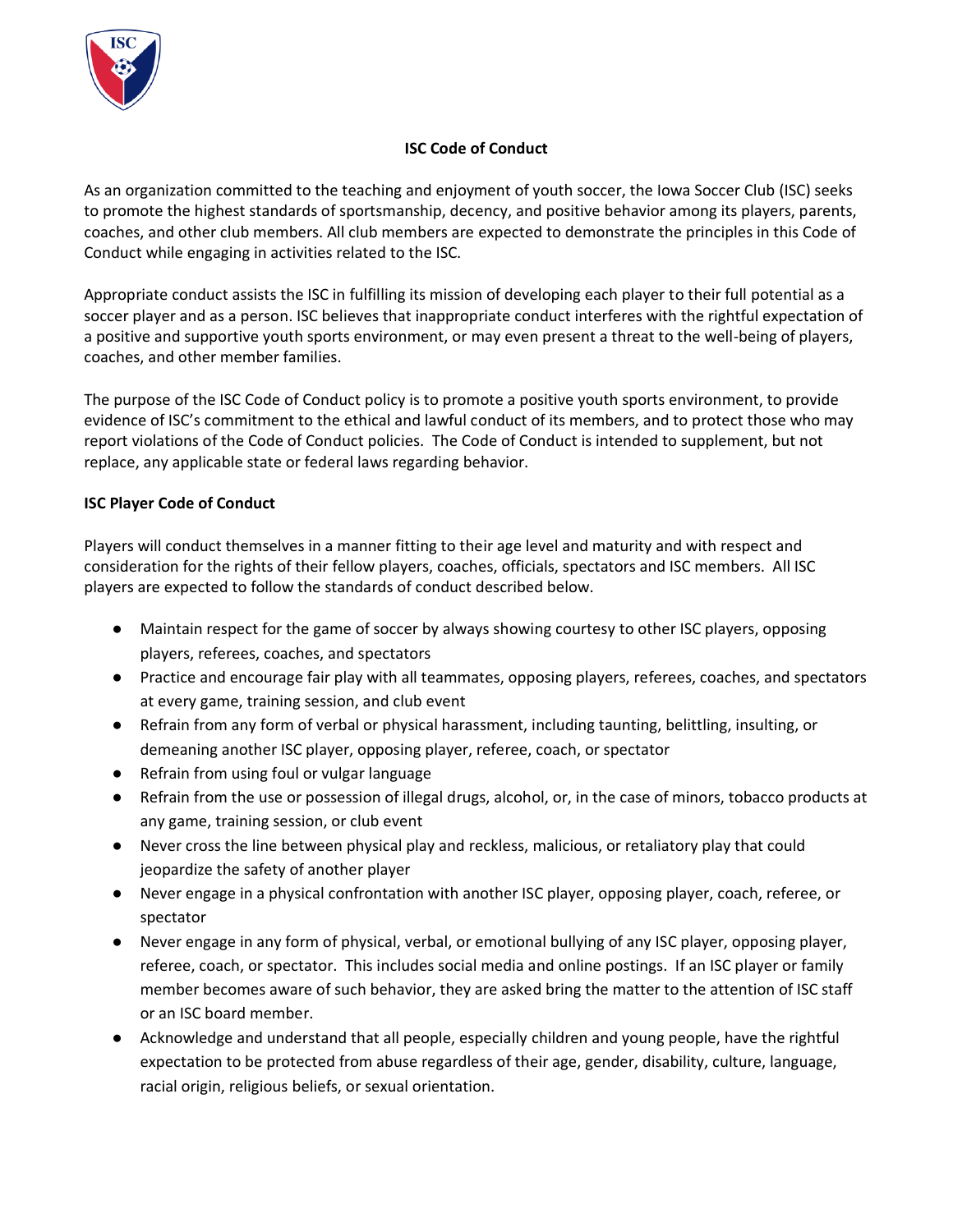

Players who fail to abide by this policy, may be subject to disciplinary measures including, removal from practice sessions and/or competitions, suspension from all ISC activities, or termination of ISC membership status.

## **ISC Parent/Family Member Code of Conduct**

Parents and family members of ISC players are expected to support the ISC Player Code of Conduct, and conduct themselves in a manner that supports those principles. All ISC parents and family members are expected to follow the standards of conduct described below.

- Understand and support, both in your own behavior, and your interactions with your son or daughter, the ISC Player Code of Conduct
- Encourage good sportsmanship by demonstrating positive support for all players, coaches, referees, and spectators at every game, training session, and club event
- Refrain from coaching from the sideline at any game or training session
- Refrain from actions or behavior that will detract from the enjoyment of the game, either for the players, referees, coaches, or other spectators
- Refrain from arguing with, criticizing, or directing abusive or threatening language toward referees, coaches, or any players at any game or training session
- Refrain from entering the field of play at any game or training session, unless specifically asked to do so by an ISC coach or the referee in charge of that game
- Refrain from the use or possession of illegal drugs, alcohol, or, in the case of minors, tobacco products at any game, training session, or club event
- Never engage in any verbal or physical confrontation with any player, coach, referee, spectator, or league/tournament official
- Remain in good standing with ISC with respect to all fees or financial charges that are the responsibility of the member family
- Acknowledge and understand that all people, especially children and young people, have the rightful expectation to be protected from abuse regardless of their age, gender, disability, culture, language, racial origin, religious beliefs, or sexual orientation.

Parents or family members of ISC players who fail to abide by this policy, may be subject to disciplinary measures including, being asked to leave practice sessions or competitions, suspension from attending ISC activities, or termination of ISC membership status.

## **ISC Coaching Staff Code of Conduct**

ISC coaches are expected to support the ISC Player Code of Conduct, and conduct themselves in a manner that supports those principles. All ISC coaches are expected to follow the standards of conduct described below.

- Understand and support, both in your own behavior, and your interactions with all ISC members, the ISC Player Code of Conduct
- Know and instruct players in accordance the official rules of the game of soccer
- Be an example of patience, sportsmanship, and positive spirit before, during, and after the game
- Show courtesy and respect to opposing teams before, during, and after the game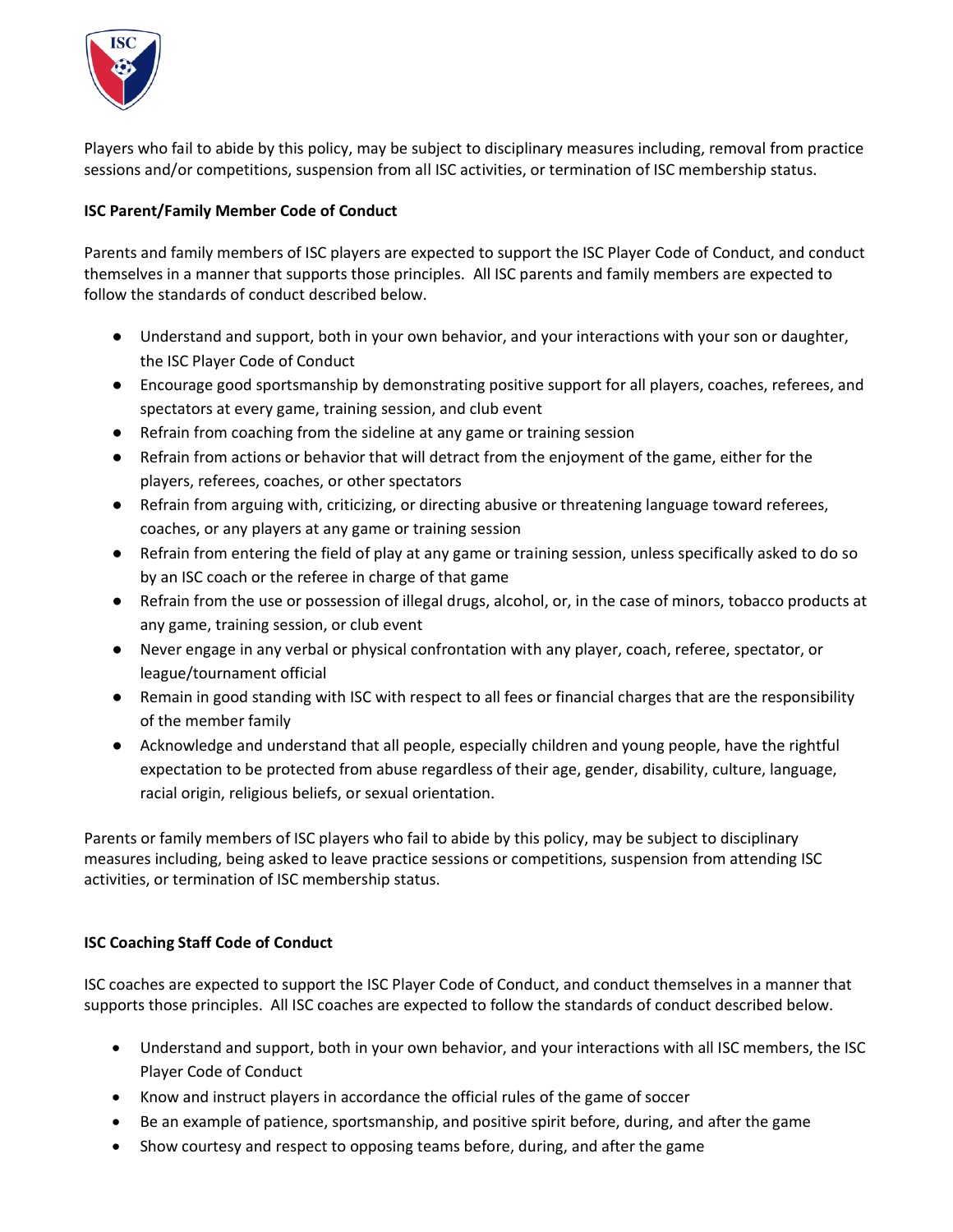

- Take the appropriate steps in a timely fashion to minimize running up the score in games you clearly dominate
- Teach each player, especially through personal example, to be humble in victory and courteous in defeat
- Refrain from arguing with or directing abusive or threatening language toward referees, coaches, spectators, or any players at any game or training session
- Refrain from the use or possession of illegal drugs, alcohol, or, in the case of minors, tobacco products at any game, training session, or club event
- Never engage in any verbal or physical confrontation with any player, coach, referee, spectator, or league/tournament official
- Understand and comply with the US Youth Soccer Code of Conduct and the protocols and procedures therein
- Acknowledge and understand that all people, especially children and young people, have the rightful expectation to be protected from abuse regardless of their age, gender, disability, culture, language, racial origin, religious beliefs, or sexual orientation.

ISC coaches who fail to abide by this policy, may be subject to disciplinary measures including, being asked to leave practice sessions or competitions, suspension from attending ISC activities, or termination of ISC employment status.

# **Anti-Harassment/Anti-Bullying Policy and Procedures**

ISC prohibits harassment, bullying, or any other form of victimization of members based on any of the following actual or perceived traits or characteristics: age, color, creed, national origin, race, religion, marital status, sex, sexual orientation, gender identity, physical attributes, physical or mental disability, ancestry, political affiliation, or socioeconomic status. This policy shall be in effect at all ISC-related activities, i.e. games, training sessions, or club events.

When considering the totality of the circumstances, harassment or bullying mean any physical, verbal, written, or on-line act or conduct toward another ISC club member which creates an objectively hostile or threatening environment that meets one or more of the following conditions:

- Places the member in reasonable fear or harm or threat to physical or mental well-being
- Has a substantially detrimental effect on the member's physical or mental health
- Has the effect of substantially interfering with the members ability to participate in, or benefit from, the training, competition, and other activities offered by the ISC

"On-line" means any communication via electronic mail, social media, cell phone, electronic text messaging, or similar technologies.

Harassment and bullying may include, but are not limited to, the following behaviors and circumstances:

- Demeaning remarks, comments, taunts, jokes, or condescending behavior intended to undermine selfesteem or diminish performance
- Words or actions which are known or should reasonably be known to be offensive, embarrassing, humiliating, demeaning or intimidating